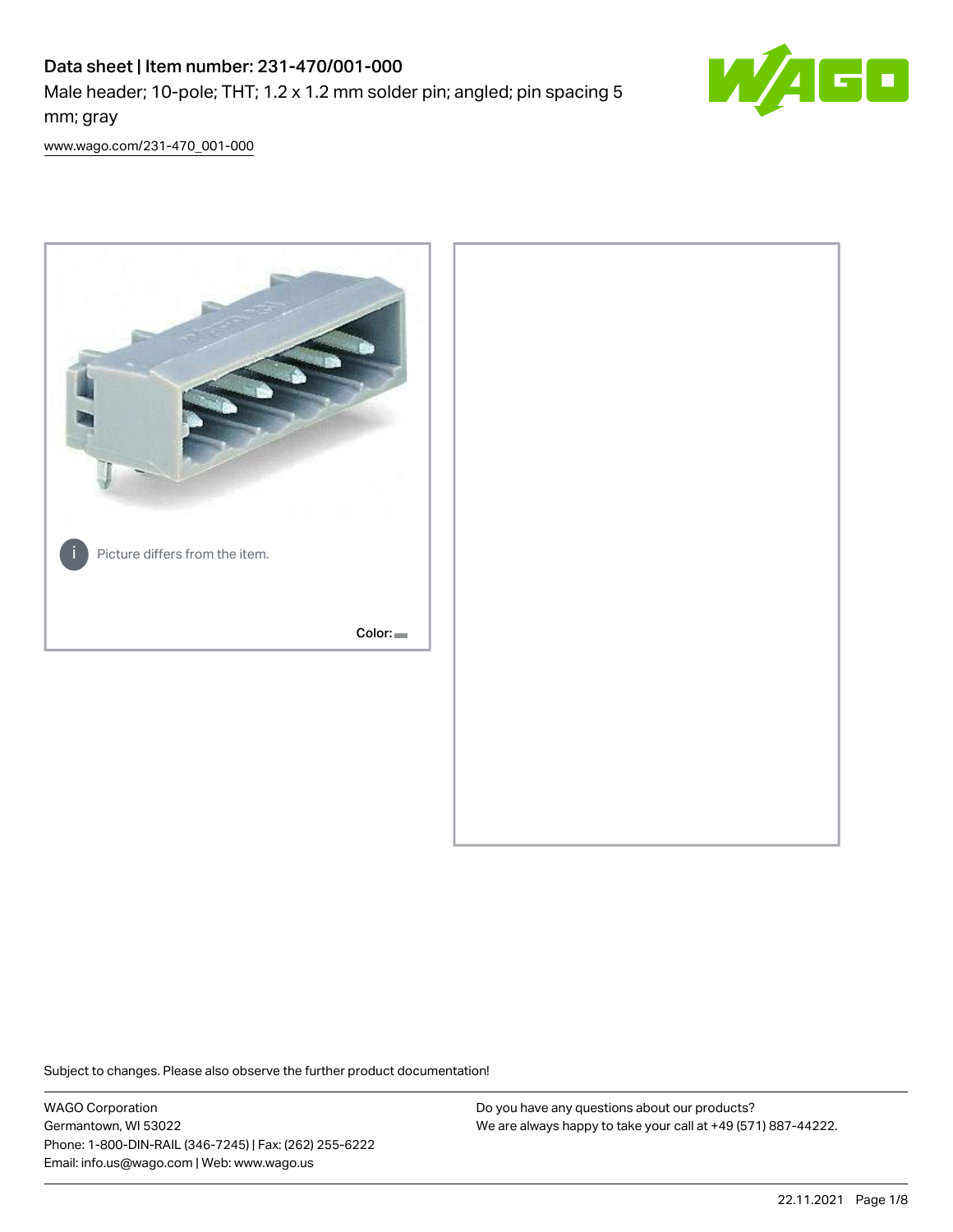



```
L = (pole no. -1) x pin spacing +8.2 mm
```
 $L_1 = L + 5$  mm

```
L_2 = L_1 + 7.4 mm
```
#### Item description

- Horizontal or vertical PCB mounting via straight or angled solder pins
- $\blacksquare$ 1.2 x 1.2 mm solder pins allow nominal current up to 16 A, enhancing stability of shorter headers
- **With coding fingers**

Subject to changes. Please also observe the further product documentation! Data

WAGO Corporation Germantown, WI 53022 Phone: 1-800-DIN-RAIL (346-7245) | Fax: (262) 255-6222 Email: info.us@wago.com | Web: www.wago.us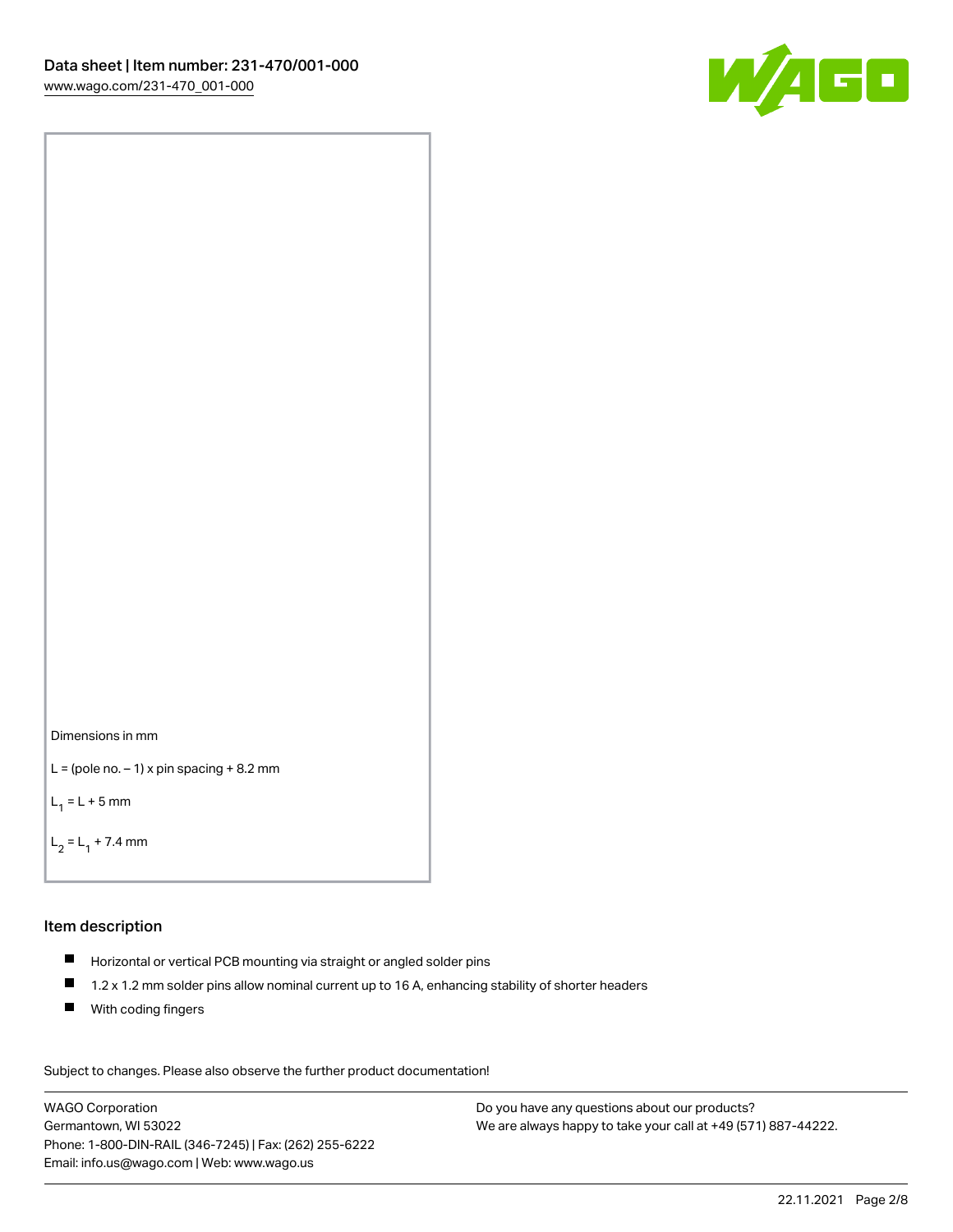

## Data Notes

| Safety information 1 | The <i>MCS – MULTI CONNECTION SYSTEM</i> includes connectors<br>without breaking capacity in accordance with DIN EN 61984. When<br>used as intended, these connectors must not be connected<br>/disconnected when live or under load. The circuit design should<br>ensure header pins, which can be touched, are not live when<br>unmated. |
|----------------------|--------------------------------------------------------------------------------------------------------------------------------------------------------------------------------------------------------------------------------------------------------------------------------------------------------------------------------------------|
| Variants:            | Other pole numbers<br>3.8 mm pin projection for male headers with straight solder pins<br>Gold-plated or partially gold-plated contact surfaces<br>Other versions (or variants) can be requested from WAGO Sales or<br>configured at https://configurator.wago.com/                                                                        |

# Electrical data

# IEC Approvals

| Ratings per                 | IEC/EN 60664-1                                                        |
|-----------------------------|-----------------------------------------------------------------------|
| Rated voltage (III / 3)     | 250 V                                                                 |
| Rated surge voltage (III/3) | 4 <sub>k</sub> V                                                      |
| Rated voltage (III/2)       | 320 V                                                                 |
| Rated surge voltage (III/2) | 4 <sub>kV</sub>                                                       |
| Nominal voltage (II/2)      | 630 V                                                                 |
| Rated surge voltage (II/2)  | 4 <sub>k</sub> V                                                      |
| Rated current               | 16A                                                                   |
| Legend (ratings)            | $(III / 2)$ $\triangle$ Overvoltage category III / Pollution degree 2 |

# UL Approvals

| Approvals per                  | UL 1059 |
|--------------------------------|---------|
| Rated voltage UL (Use Group B) | 300 V   |
| Rated current UL (Use Group B) | 15 A    |
| Rated voltage UL (Use Group D) | 300 V   |
| Rated current UL (Use Group D) | 10 A    |

### Ratings per UL

| Rated voltage UL 1977 | 600 V |
|-----------------------|-------|
| Rated current UL 1977 |       |

Subject to changes. Please also observe the further product documentation!

| <b>WAGO Corporation</b>                                | Do you have any questions about our products?                 |
|--------------------------------------------------------|---------------------------------------------------------------|
| Germantown, WI 53022                                   | We are always happy to take your call at +49 (571) 887-44222. |
| Phone: 1-800-DIN-RAIL (346-7245)   Fax: (262) 255-6222 |                                                               |
| Email: info.us@wago.com   Web: www.wago.us             |                                                               |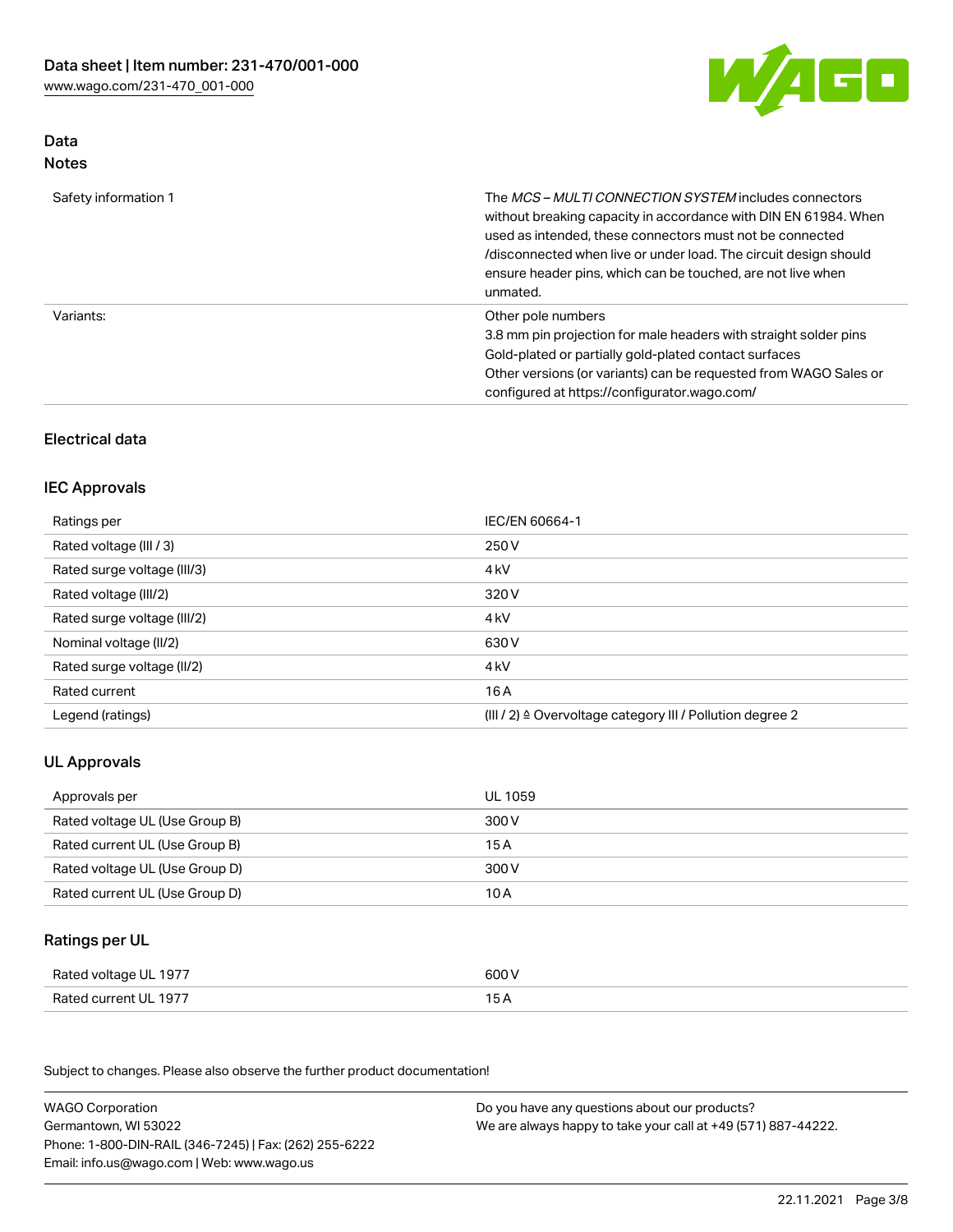

## CSA Approvals

| Approvals per                   | CSA   |
|---------------------------------|-------|
| Rated voltage CSA (Use Group B) | 300 V |
| Rated current CSA (Use Group B) | 15 A  |
| Rated voltage CSA (Use Group D) | 300 V |
| Rated current CSA (Use Group D) | 10 A  |

# Connection data

| Total number of potentials |  |
|----------------------------|--|
| Number of connection types |  |
| Number of levels           |  |

#### Connection 1

| Number of poles |  |
|-----------------|--|
|                 |  |

# Physical data

| Pin spacing                          | 5 mm / 0.197 inch    |
|--------------------------------------|----------------------|
| Width                                | 53.2 mm / 2.094 inch |
| Height                               | 12.2 mm / 0.48 inch  |
| Height from the surface              | 8.4 mm / 0.331 inch  |
| Depth                                | 12 mm / 0.472 inch   |
| Solder pin length                    | 3.8 <sub>mm</sub>    |
| Solder pin dimensions                | $1.2 \times 1.2$ mm  |
| Drilled hole diameter with tolerance | $17^{(+0.1)}$ mm     |

# Plug-in connection

| Contact type (pluggable connector) | Male connector/plug |
|------------------------------------|---------------------|
| Connector (connection type)        | for PCB             |
| Mismating protection               | No                  |
| Mating direction to the PCB        | 0°                  |
| Locking of plug-in connection      | Without             |

### PCB contact

| PCB Contact            |                                          |
|------------------------|------------------------------------------|
| Solder pin arrangement | over the entire male connector (in-line) |

Subject to changes. Please also observe the further product documentation!

| <b>WAGO Corporation</b>                                | Do you have any questions about our products?                 |
|--------------------------------------------------------|---------------------------------------------------------------|
| Germantown, WI 53022                                   | We are always happy to take your call at +49 (571) 887-44222. |
| Phone: 1-800-DIN-RAIL (346-7245)   Fax: (262) 255-6222 |                                                               |
| Email: info.us@wago.com   Web: www.wago.us             |                                                               |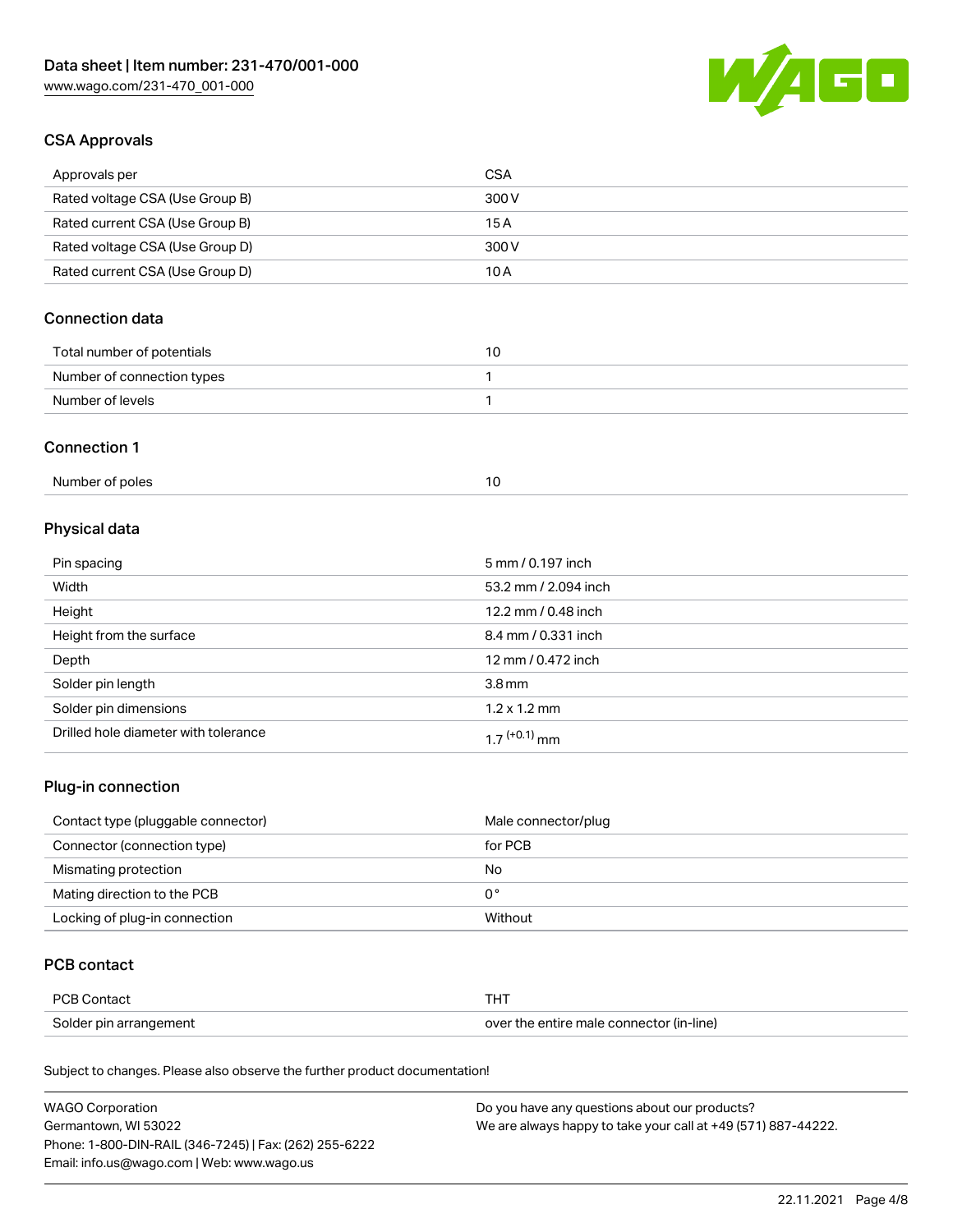

Number of solder pins per potential 1

#### Material data

| Color                       | gray                                    |
|-----------------------------|-----------------------------------------|
| Material group              |                                         |
| Insulation material         | Polyamide (PA66)                        |
| Flammability class per UL94 | V <sub>0</sub>                          |
| Contact material            | Electrolytic copper ( $E_{\text{Cu}}$ ) |
| Contact plating             | tin-plated                              |
| Fire load                   | 0.057 MJ                                |
| Weight                      | 3.8g                                    |

### Environmental requirements

Limit temperature range  $-60... +100$  °C

#### Commercial data

| Product Group         | 3 (Multi Conn. System) |  |
|-----------------------|------------------------|--|
| PU (SPU)              | 100 Stück              |  |
| Packaging type        | box                    |  |
| Country of origin     | DE                     |  |
| <b>GTIN</b>           | 4044918930574          |  |
| Customs tariff number | 8536694040             |  |

### Approvals / Certificates

#### Country specific Approvals

| Logo | Approval                               | <b>Additional Approval Text</b> | Certificate<br>name |
|------|----------------------------------------|---------------------------------|---------------------|
|      | <b>CB</b><br>DEKRA Certification B.V.  | IEC 61984                       | NL-39756            |
|      | <b>CSA</b><br>DEKRA Certification B.V. | C <sub>22.2</sub>               | 1466354             |

#### Ship Approvals

|      | ABS      | -                        | -91                    |
|------|----------|--------------------------|------------------------|
| Logo | Approval | Additional Approval Text | name                   |
|      |          |                          | $\cdot$<br>ੋ°rtificate |

Subject to changes. Please also observe the further product documentation!

| WAGO Corporation                                       | Do you have any questions about our products?                 |
|--------------------------------------------------------|---------------------------------------------------------------|
| Germantown, WI 53022                                   | We are always happy to take your call at +49 (571) 887-44222. |
| Phone: 1-800-DIN-RAIL (346-7245)   Fax: (262) 255-6222 |                                                               |
| Email: info.us@wago.com   Web: www.wago.us             |                                                               |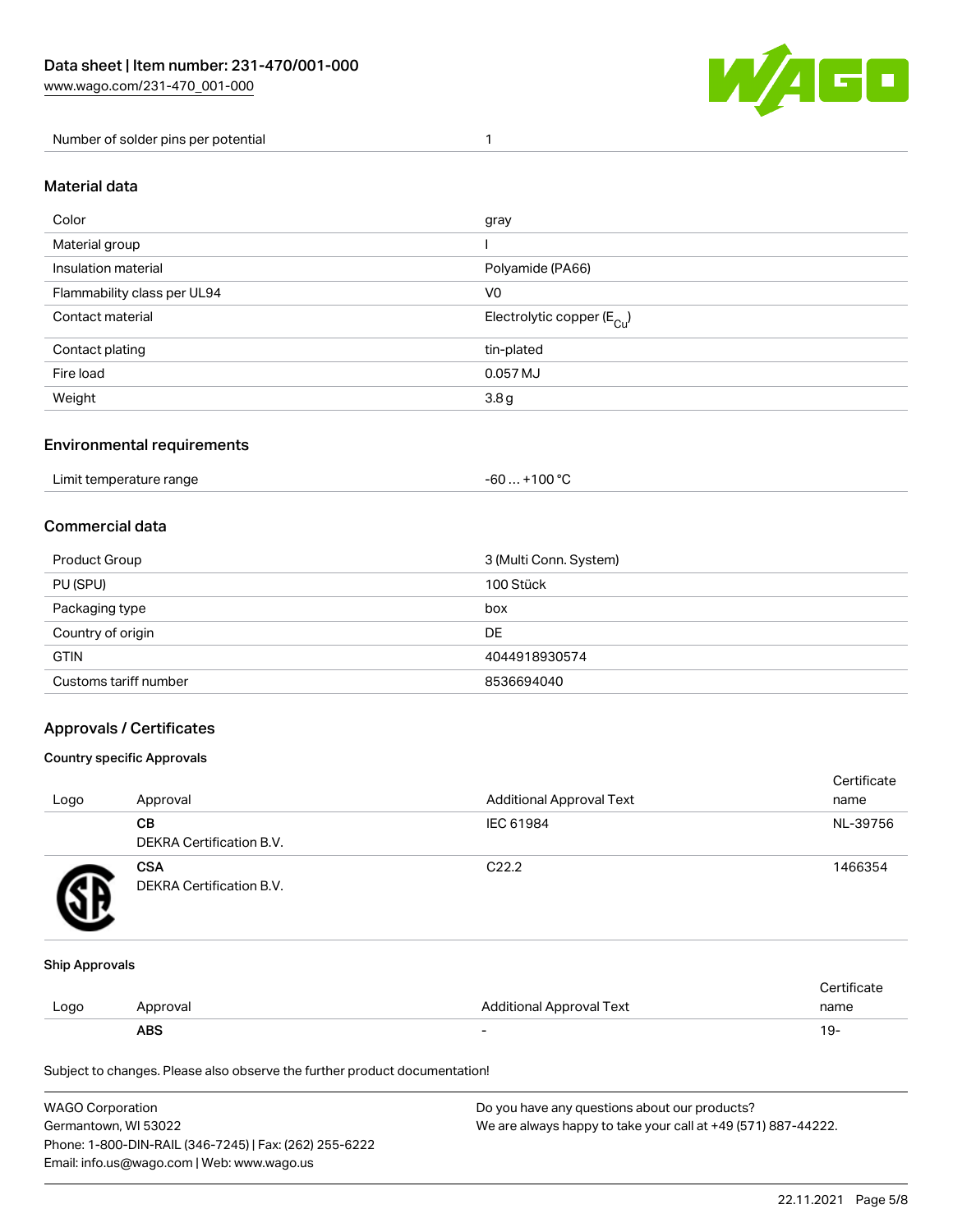

| <b>ABS</b>          | American Bureau of Shipping            |                                 | HG1869876-<br><b>PDA</b> |
|---------------------|----------------------------------------|---------------------------------|--------------------------|
| <b>BUNEAU</b>       | BV<br>Bureau Veritas S.A.              | IEC 60998                       | 11915/D0<br>BV           |
|                     | <b>DNV GL</b>                          | $\overline{\phantom{0}}$        | TAE000016Z               |
|                     | Det Norske Veritas, Germanischer Lloyd |                                 |                          |
| <b>UL-Approvals</b> |                                        |                                 |                          |
|                     |                                        |                                 | Certificate              |
| Logo                | Approval                               | <b>Additional Approval Text</b> | name                     |
|                     | UL                                     | <b>UL 1059</b>                  | E45172                   |
|                     | Underwriters Laboratories Inc.         |                                 |                          |
|                     | UR                                     | <b>UL 1977</b>                  | E45171                   |
|                     | Underwriters Laboratories Inc.         |                                 |                          |

# **Counterpart**

79

| <b>CALLES</b> | Item no.231-110/026-000<br>Female plug; 10-pole; 12 AWG max; pin spacing 5 mm; 1 conductor per pole; gray | www.wago.com/231-110/026-000 |
|---------------|-----------------------------------------------------------------------------------------------------------|------------------------------|
|               |                                                                                                           |                              |

#### Optional accessories

| Coding             |                                                                  |                      |
|--------------------|------------------------------------------------------------------|----------------------|
| Intermediate plate |                                                                  |                      |
|                    | Item no.: 231-500<br>Spacer; for formation of groups; light gray | www.wago.com/231-500 |
| Coding             |                                                                  |                      |
| - 4                | Item no.: 231-129<br>Coding key; snap-on type; light gray        | www.wago.com/231-129 |

Subject to changes. Please also observe the further product documentation!

WAGO Corporation Germantown, WI 53022 Phone: 1-800-DIN-RAIL (346-7245) | Fax: (262) 255-6222 Email: info.us@wago.com | Web: www.wago.us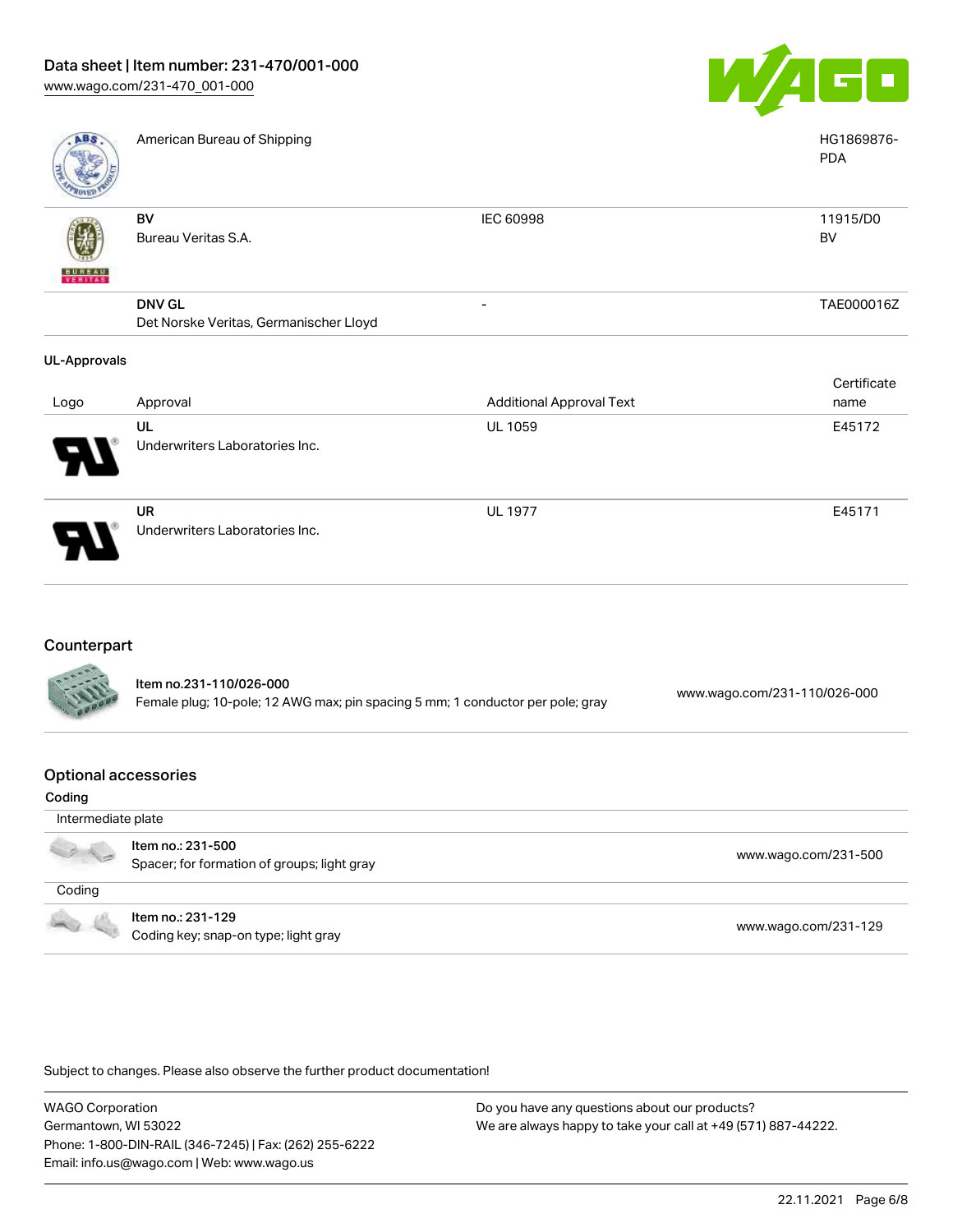

### Downloads Documentation

| <b>Additional Information</b> |            |        |          |
|-------------------------------|------------|--------|----------|
| Technical explanations        | 2019 Apr 3 | pdf    | Download |
|                               |            | 2.0 MB |          |

#### CAD files

#### CAE data

| EPLAN Data Portal 231-470/001-000 | URL | Download |
|-----------------------------------|-----|----------|
| EPLAN Data Portal 231-470/001-000 | URL | Download |
| ZUKEN Portal 231-470/001-000      | URL | Download |

#### PCB Design

| Symbol and Footprint 231-470/001-000                                                | URL | Download |
|-------------------------------------------------------------------------------------|-----|----------|
| CAx data for your PCB design, consisting of "schematic symbols and PCB footprints", |     |          |
| allow easy integration of the WAGO component into your development environment.     |     |          |

Supported formats:

- $\blacksquare$ Accel EDA 14 & 15
- $\blacksquare$ Altium 6 to current version
- $\blacksquare$ Cadence Allegro
- $\blacksquare$ **DesignSpark**
- П Eagle Libraries
- $\blacksquare$ KiCad
- $\blacksquare$ Mentor Graphics BoardStation
- $\blacksquare$ Mentor Graphics Design Architect
- $\blacksquare$ Mentor Graphics Design Expedition 99 and 2000
- $\blacksquare$ OrCAD 9.X PCB and Capture
- $\blacksquare$ PADS PowerPCB 3, 3.5, 4.X, and 5.X
- $\blacksquare$ PADS PowerPCB and PowerLogic 3.0
- $\blacksquare$ PCAD 2000, 2001, 2002, 2004, and 2006
- $\blacksquare$ Pulsonix 8.5 or newer
- $\blacksquare$ STL

Subject to changes. Please also observe the further product documentation!

WAGO Corporation Germantown, WI 53022 Phone: 1-800-DIN-RAIL (346-7245) | Fax: (262) 255-6222 Email: info.us@wago.com | Web: www.wago.us